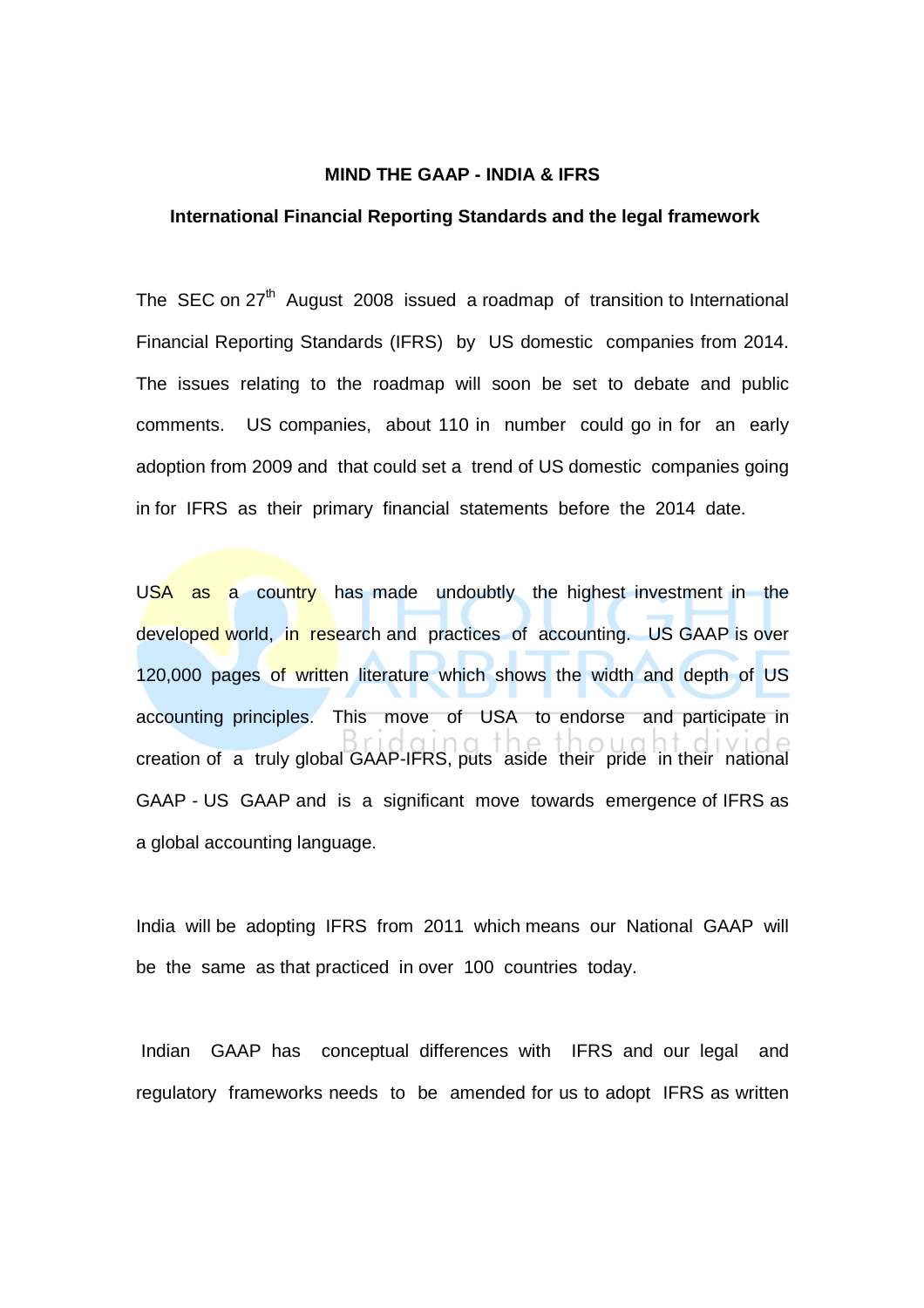by the International Accounting Standards Board(IASB), the standard setting body of IFRS. IASB requires compliance to IFRS needs to be explicit and in an unreserved manner. The bridge between Indian GAAP and IFRS needs legal sanctions through the parliament for amendments to Companies Act, changes in evaluation criteria for loan loss provisions etc. by RBI, changes in some of our accounting norms by IRDA to comply with IFRS, tax laws especially for taxes payable on book profits like MAT and interim reporting requirements of SEBI need to converge with IFRS requirements. Apart from these, there are a number of other changes to be made in regulations for IFRS transition.

#### **Form and substance**

Companies Act of 1956 (Act or Companies Act) defines the format of financial statements in Schedule VI to the Act and the auditors need to make an explicit statement in their report that the balance sheet and profit and loss account are drawn in the manner as required by the Companies Act. IFRS allows the discretion to the management in selection of currency for presentation of financial statements. The format in the schedule XVI of the Act prescribes Indian Rupees as the presentation currency. Hence, the form as defined by the Act plays a vital role in India for compliance with GAAP.

Entities under IFRS usually present their assets and liabilities classified as current and non-current , which is indicative of the relative permanence of items. Some companies opt for liquidity as the basis of preparation, which they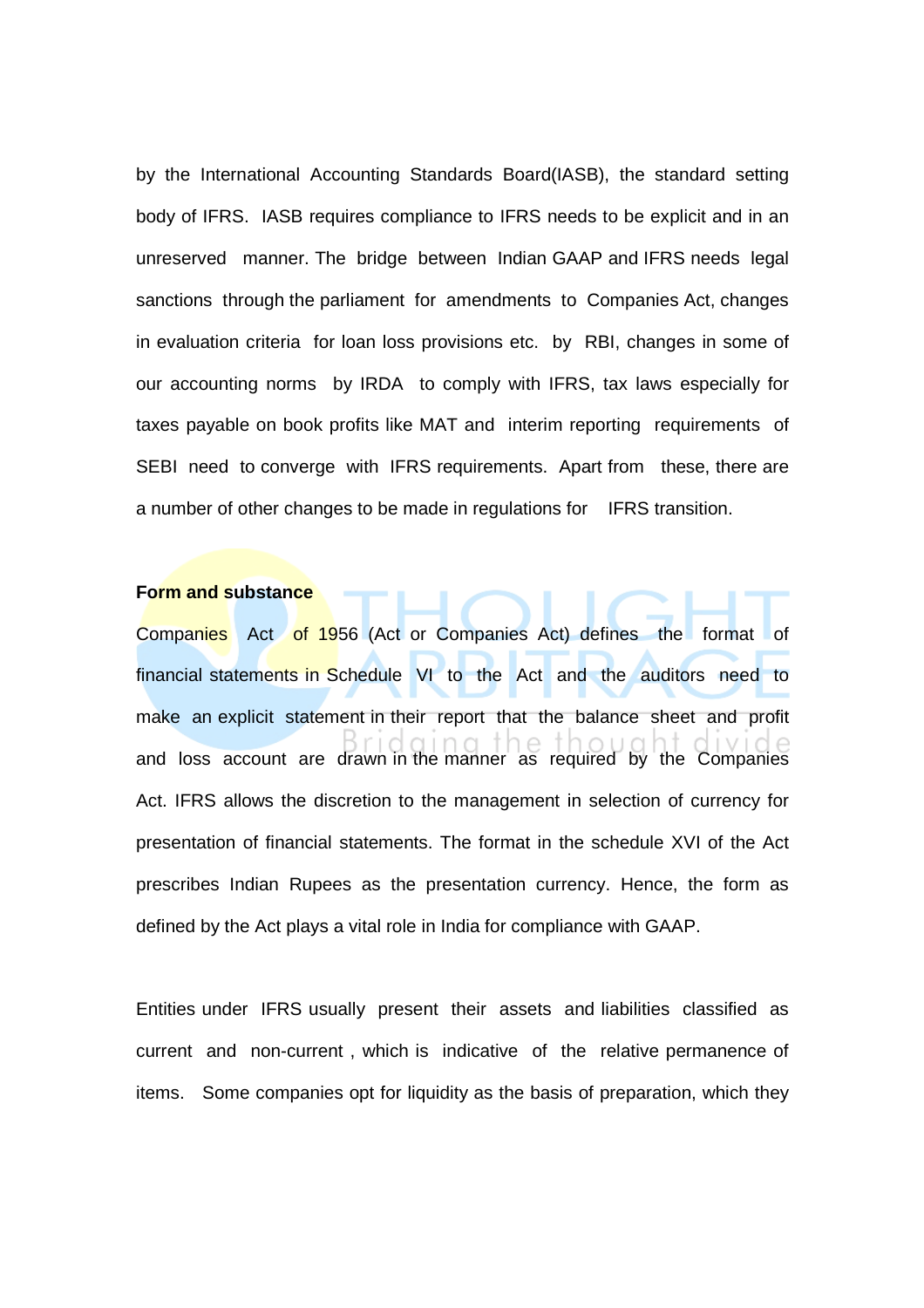feel provides more relevant and reliable information of their state of affairs. IFRS prescribes a minimum number of items to be shown but management use their judgment on how these are to be presented. The Act treats Indian companies as separate legal entities, while IFRS promotes a group concept, where individual legal entities lose their individual relevance to the overall economic entity, the group, except for legal or tax compliance. The Act does not specifically deal with consolidated accounts or their auditors' reports. Hence the form applicable to the group can be different from the format specified by the Act for individual companies.

Our tax laws asses individual entities as separate units for tax and does not asses the group as a single taxable entity. Hence the role of consolidated accounts has no relevance for tax purposes. In many countries like the USA, the group could be the primary unit for tax assessment in one legal jurisdiction and the consolidated accounts become relevant, though tax laws might be different.

## **Fixed assets**

There is a significant distinction between the Act and IFRS for fixed assets, the description of assets itself. The Act defines the class of assets and their classification whereas IFRS promotes a concept of components of fixed assets based on their usefulness as the basis of classification. This means that various significant components embedded in an asset having different useful lives will be depreciated separately. It would be appropriate to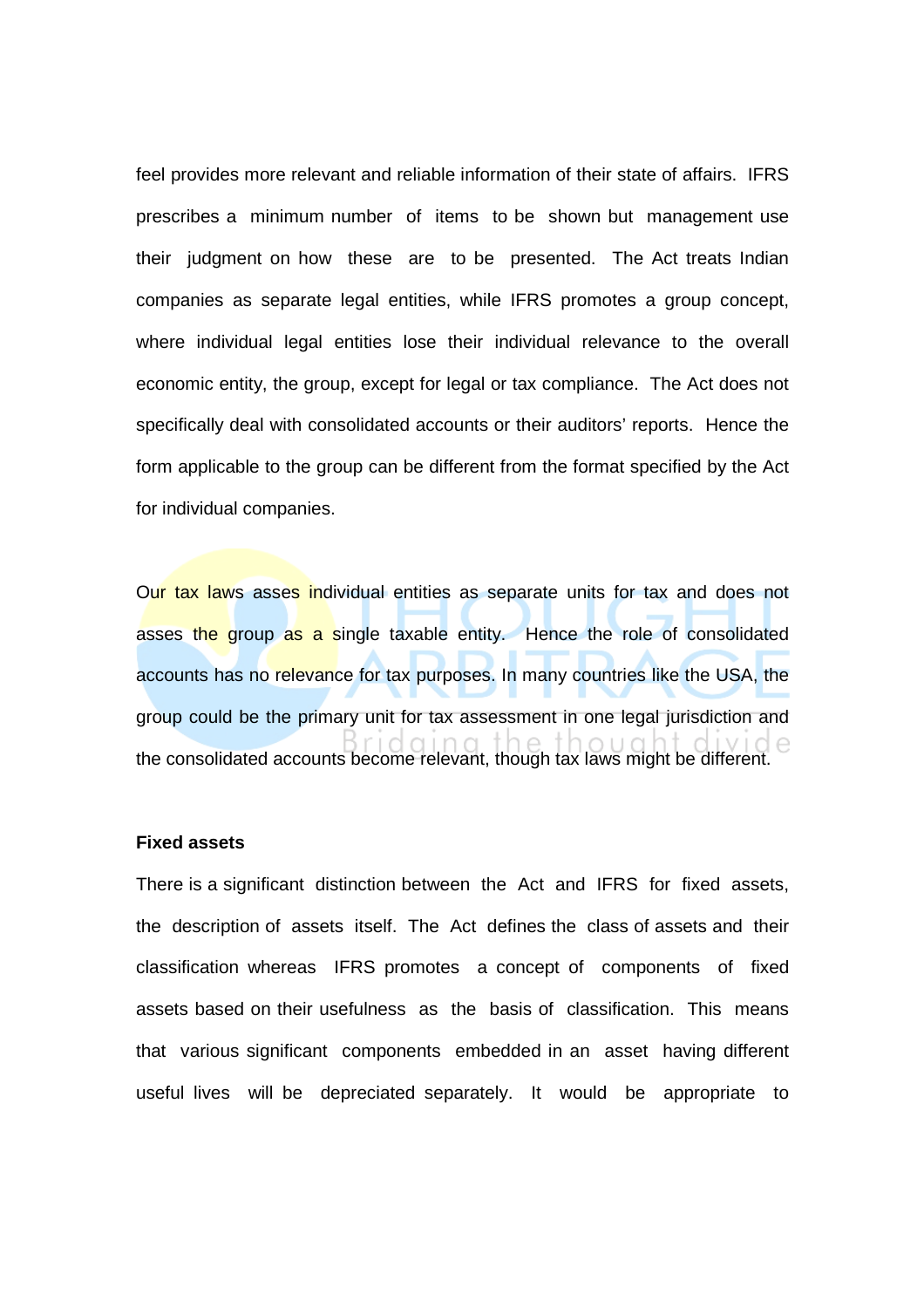depreciate the engines and airframe of an aircraft using different lives. Another key difference with the Indian GAAP and the Act is on the definition of cost. Under IFRS, the fair estimate of the retirement obligation of an asset is discounted to a fair value and recognized as a liability. The associated costs are capitalized with the fixed assets. In India , future costs are not allowed to be discounted and capitalised and they are recognized as a liability when they become an obligation of past event.

Companies Act prohibits depreciation on revaluation of fixed assets to be reflected in the profit and loss account as such depreciation is netted off against the reserve specifically created on revaluation in the balance sheet. IFRS is based on fair value concepts and where a company revalues its fixed assets to reflect its current value, the depreciation of the revalued assets are routed through the income statement and effects the earning per share. Bridging the thought divide

Similarly, foreign exchange fluctuations for period before December 2007 on foreign currency loans for fixed assets are required to be capitalized as fixed assets but under IFRS needs to be expensed unless they qualify as interest expense for an asset under construction. But many large Indian companies still make the distinction between requirements under the Companies Act and those of the accounting standards and not take such a charge to the income statement. We saw this in the June quarter results of a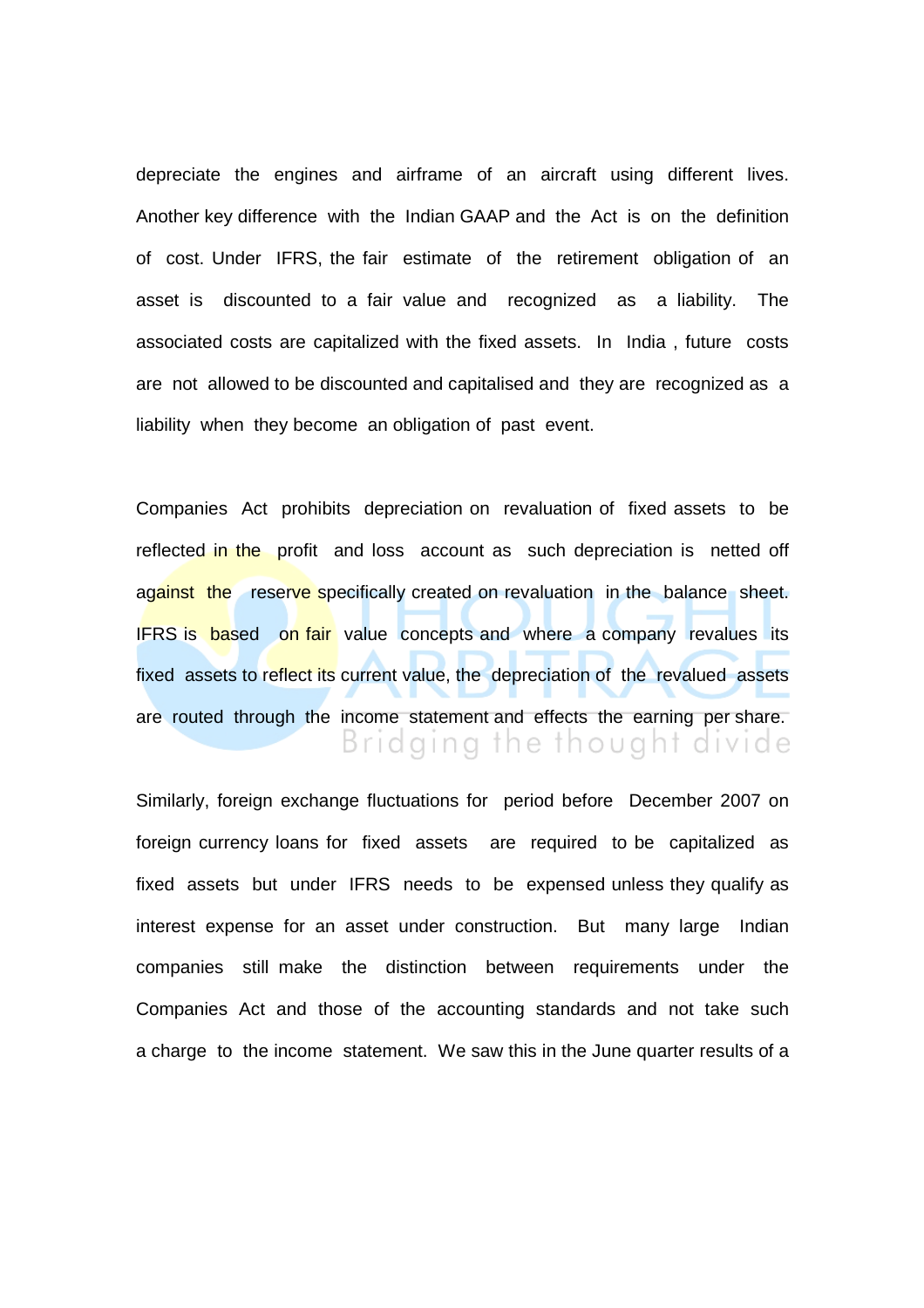number of Indian companies where by foreign exchange fluctuations on loans for fixed assets were capitalised but not expensed.

## **Capital and Reserves**

If we look at the capital side of the balance sheet, Companies Act requires capital instruments to be separately disclosed as equity and preference shares and there are separate provisions that govern issue of these instruments. Similarly, convertible debentures or bonds whether they are in Indian or foreign currency have specific rules relating to their issue and disclosure in the accounts. There are also foreign exchange regulations which would also come into play relating to these bonds. IFRS treats debentures, bonds or preference shares that are convertible into equity shares as compound instruments, that need to be segregated into a debt and an equity portion based on their Bridging the thought divide relative fair values.

Similarly, a redeemable preference share for cash will normally be a debt. Such re-classification of preference shares to debt or equity or creating equity instruments from bonds or debentures will need sanction of the Companies Act, which lays down rules on how such instruments are to be issued and shown in the accounts. Mere segregation by using IFRS principles will not comply with the Act nor will it retain the legal rights and obligations that are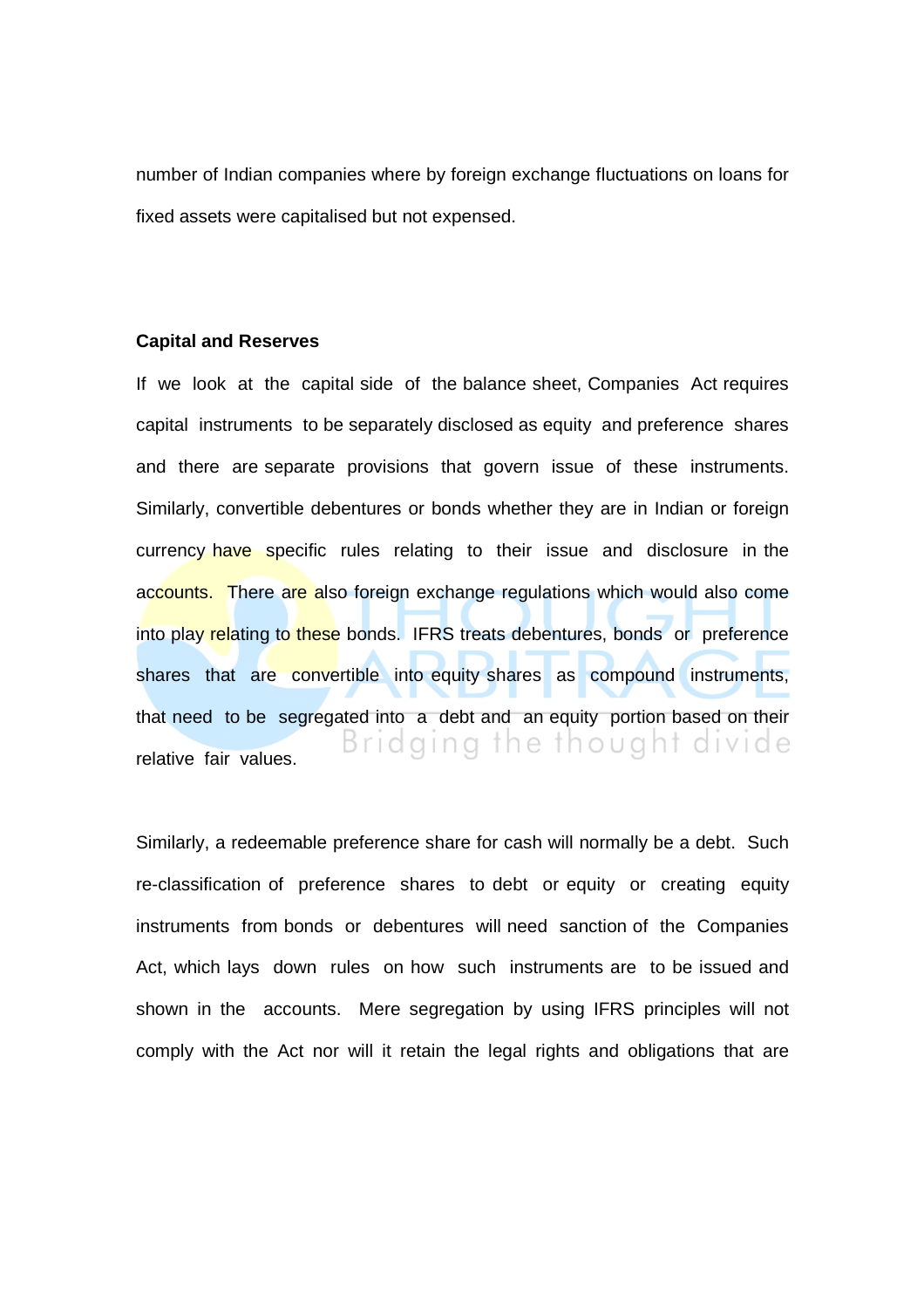associated with these instruments. This leaves a gap between our current laws and IFRS which needs to be looked at.

Indian companies have been using their share capital effectively either by using them as acquisition currency through multiple listings or enhanced liquidity by stock flotation and lately through share buy back as a protection from predators or reducing the equity base for improving earnings per share etc.

IFRS treats repurchase or buying back of an entity's own shares as a deduction from equity capital at cost. Any profit or loss on subsequent issue of these shares is reflected as a change in equity. Under Indian GAAP, a share buy back which is allowed under limited conditions need to be cancelled on acquisition.

Any reissue will be treated as a fresh issue resulting in significant time and costs for the issuer. IFRS allows companies to have the flexibility to use re-purchased stocks as a treasury instrument, hence it is called treasury stocks, to be used as and when such entities need to raise cash. Our regulators need to evaluate whether our Acts need to be amended for our companies to have access to these alternatives for their business needs.

Reserves Profit in a balance sheet are a result of past profits following Indian GAAP and are available to shareholders either as regular dividend or on dissolution. Upon transition to IFRS, an entity will have an increase or deduction of reserve just by application of new GAAP. A shareholder could have more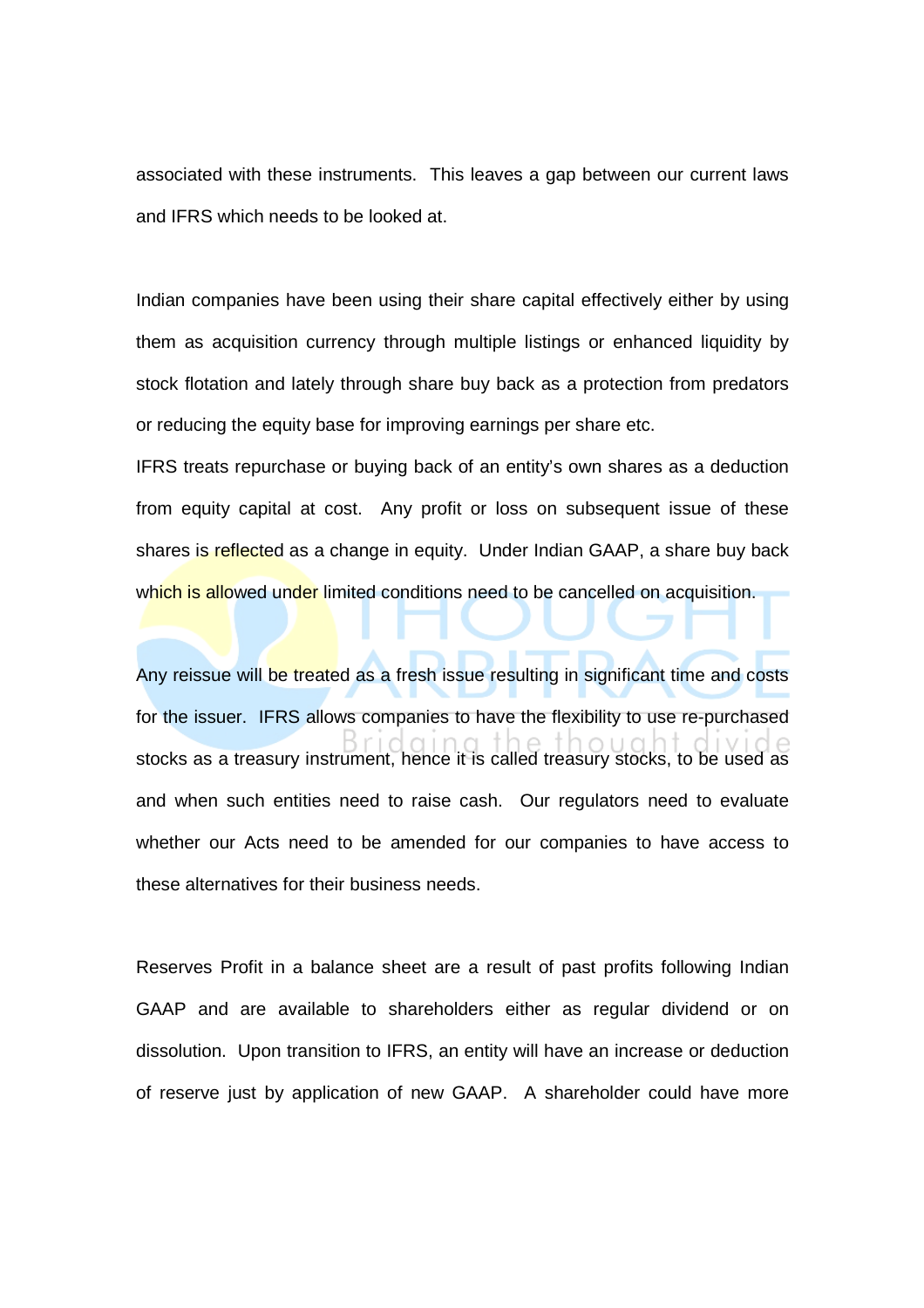distributable reserves or conversely if the reserves get wiped out, it could leave him poorer due to such a change.

It would be the cornerstone of decisions, how change in GAAP will affect the wealth or earnings of the shareholders.

## **IFRS and Initial Public Offerings**

Some other areas of attention would be the rules relating to initial public offerings (IPO). Under the current laws, five years of audited financial accounts under Indian GAAP form the base financial information for an IPO. When we transition to IFRS in 2011, we are not sure whether all the five years of accounts for a company needs to be under IFRS or law will allow a part thereof - say three years. The efforts a company needs to make if they are to re-cast their accounts to IFRS for past five years will be significant. How the Act and SEBI will define this requirement will be important for companies looking for an IPO in the next Bridging the thought divide few years.

# **Ceilings under Companies Act**

The Companies Act regulates the functioning of companies by provision of various ceilings which are calculated by reference to financial information. Inter corporate loans and investments, managerial remuneration in absence of adequate profits are regulated by reference to capital. Payment of managerial remuneration, payment of dividends is calculated with reference to profits. The change in GAAP would affect the amount by reference to which provisions of the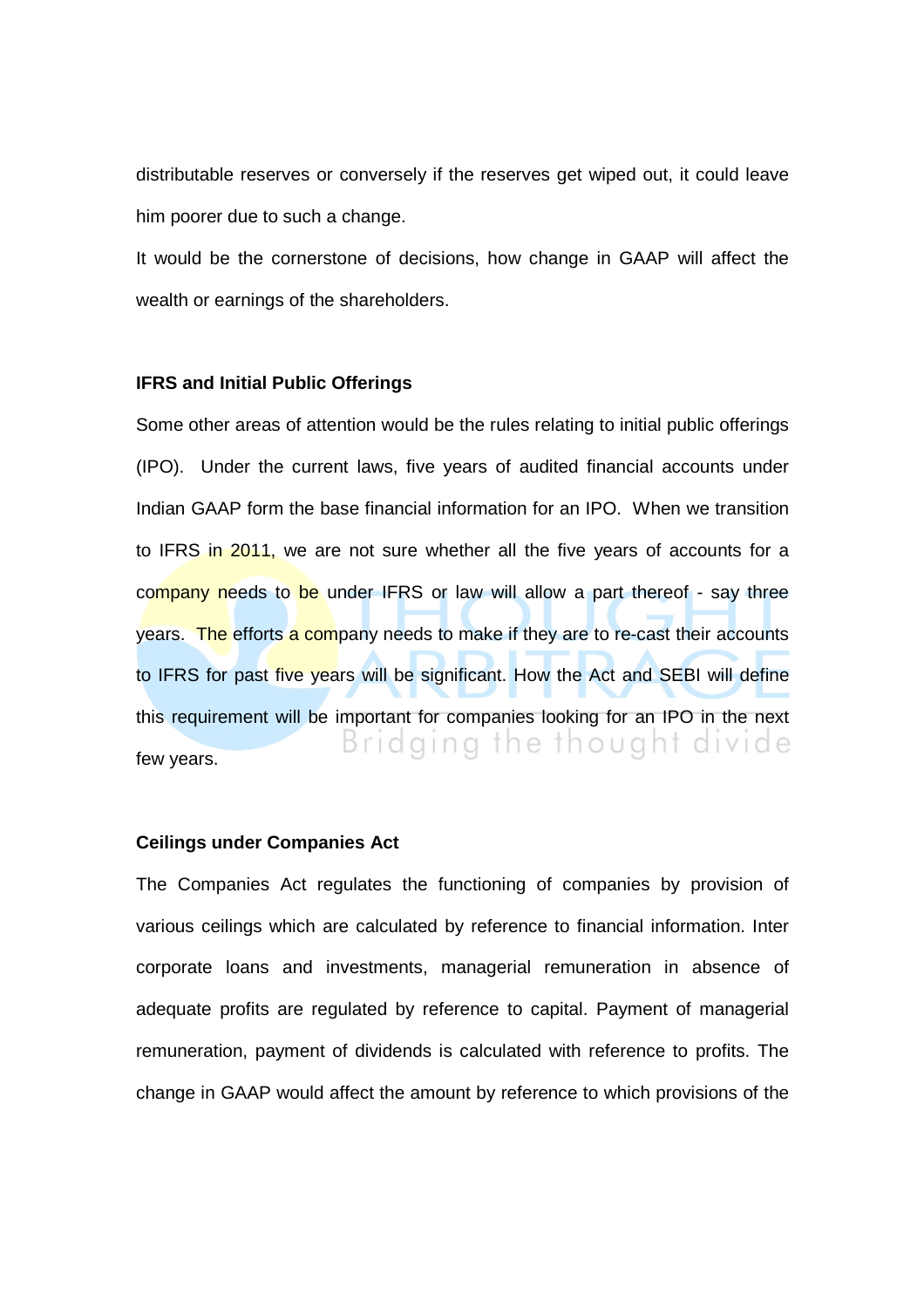Act are applied. Preference capital is treated as part of share capital under Companies Act but the same is generally classified as debt under IFRS. These provisions will need to be relooked to achieve harmonised application of both IFRS and Companies Act.

#### **Correction of past errors**

Correction of errors under IFRS can be made in the years they pertain to, even if they are audited and adopted by the shareholders. Currently, past errors in India are shown as adjustment relating to previous years in the current year as no changes can be made to the accounts as adopted by shareholders. Furthermore, no specific disclosure relating to the error is required to be made. If we go the route of IFRS, restatement of material errors will be a feature that Indian companies and their auditors will need to be aware of. Whether this triggers a number of law suits in the future against the company and their auditors, only time will tell. Bridging the thought divide

These are some of the indicative areas where amendment to law needs to be made if we were to converge with IFRS. We have a choice of having specific differences in India between the accounting principles followed here and those under pure IFRS. These divergences are euphemistically referred as 'IFRS Lite' and are not considered by SEC and IASB as explicit compliance of IFRS. IFRS promotes the principle that the same economic transaction happening in New